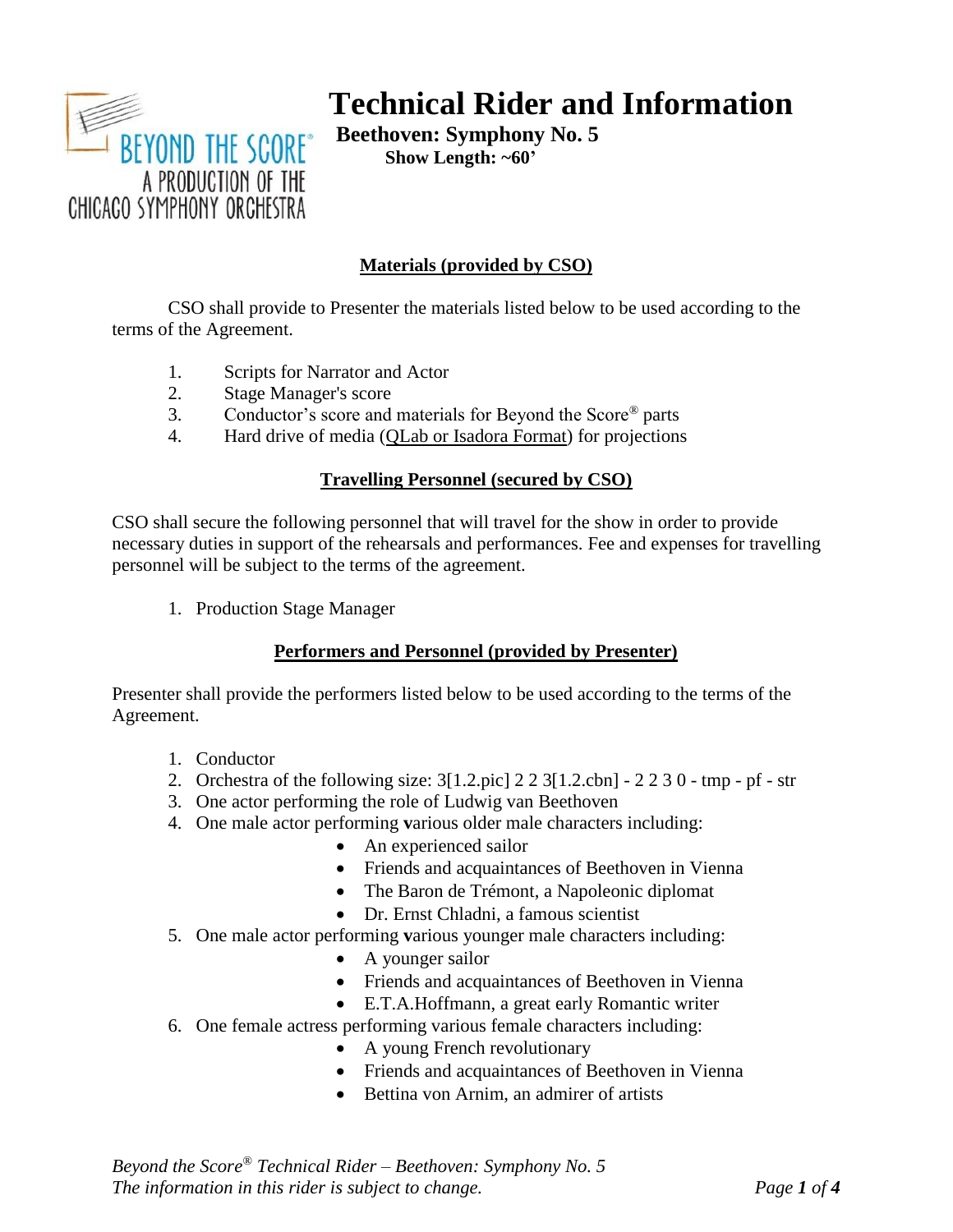- Josephine Brunsvik, a woman loved by Beethoven
- 7. A pianist playing a fortepiano of the early 1800s

[a modern pianoforte may be substituted]

- 8. Projectionist experienced with computer-driven HD projections and MacOS operating systems
- 9. Stagehand labor
- 10. Soundboard operator<br>11. Lightboard operator
- Lightboard operator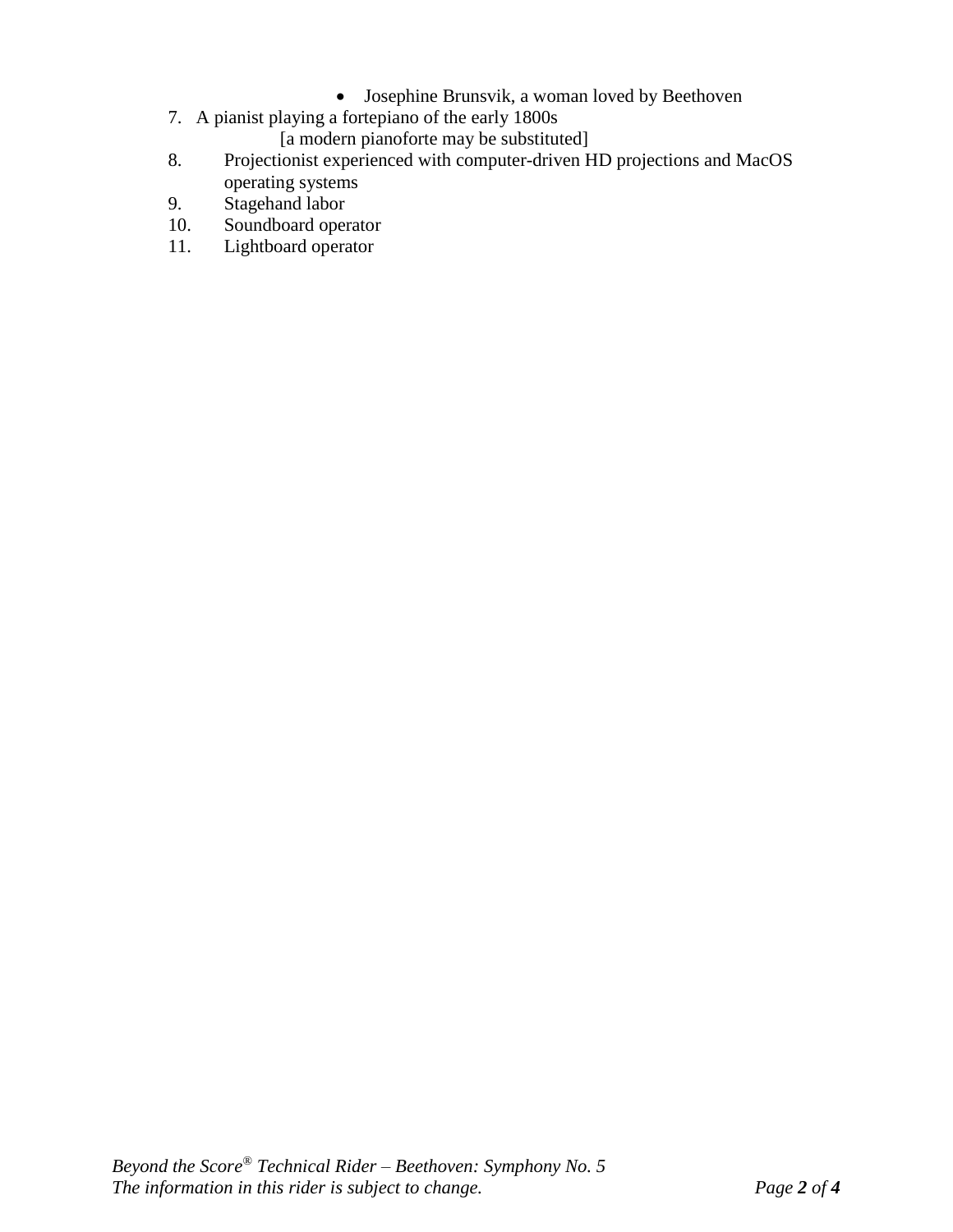# **Technical Information**

# **CSO agrees to furnish the following at CSO's expense:**

-- Hard-drive and access to online storage with show multimedia in QLAB or Isadora format.

-- Scripts for actors

-- Cuing score for Production Stage Manager

# **Presenter agrees to furnish the following at Presenter's expense:**

#### *SOUND* **(Subject to advance)**

-- Sound equipment to amplify spoken word clearly and consistently throughout concert hall; 2 wireless headset microphones (DPA 4065 or equivalent); sound to be mixed from in-house position. Back-up microphones for actors are recommended.

-- CD player or audio playback laptop (recommended) and operator are needed for all nonorchestral rehearsals to play orchestral excerpts. Excerpts will be provided as CD and as MP3/playlist, and should be played through the primary sound system.

-- Clearcom system for communication between Production Stage Manager, soundman, lightboard operator and projectionist, and musical excerpt player for non-orchestral rehearsals.

# *LIGHTING (Subject to advance)*

-- Specials focused on actors, pianist/upright, and conductor.

-- Stand lights for orchestra members and conductor powered from light board and dimmable; recommend use of hoods or other masking device for orchestra stand lights to minimize spill onto screen. Stand lights to be removed at intermission (2nd half of concert in regular concert lighting).

# *PROJECTION/SCREEN for Primary projections* **(Subject to advance)**

-- Minimum 16' x 28' screen to accommodate 16:9 aspect ratio images centered above orchestra as needed for optimal sightlines (retractable screen is optimal).

--Appropriate location from which to project with appropriate power requirements for projection equipment.

-- -- Projector should feature a minimum resolution of 1920 X 1200 and a minimum brightness of 14,000 lumens. Appropriate lenses based on throw distance and hall.

-- A main projection computer consisting of a **MacPro [\*\*This is a desktop tower computer and NOT a MacBook Pro Laptop]\*\*\*** or similar model running MacOS 10.11 or later. It is recommended that MacOS Sierra 10.12.3 is used. The computer must have a Retina display and at least a quad-core processor, a Solid State Hard Drive, a minimum of 8GB of RAM, and a minimum of 2GB of video RAM. This computer should have its own wired dedicated monitor, keyboard, and mouse (or pointing device). — This show has embedded audio. As such, the projection computer must have the ability to output

audio. A stereo audio connection to the venue's sound system is necessary. This can be via the built-in audio output (3.5mm), or using

a digital audio interface.

-- Backup computer required. Backup computer should mirror the projection computer, but a MacBook Pro with Retina display (2014 or later) can be used as a backup as needed.

-- 2 "now serving" [downstage left, downstage right or in house] number displays indicating to orchestra the current/next excerpt. Librarian (or other qualified person) follows along in script and advances numbers with remote when appropriate. Effect can be accomplished with PC laptop running PowerPoint